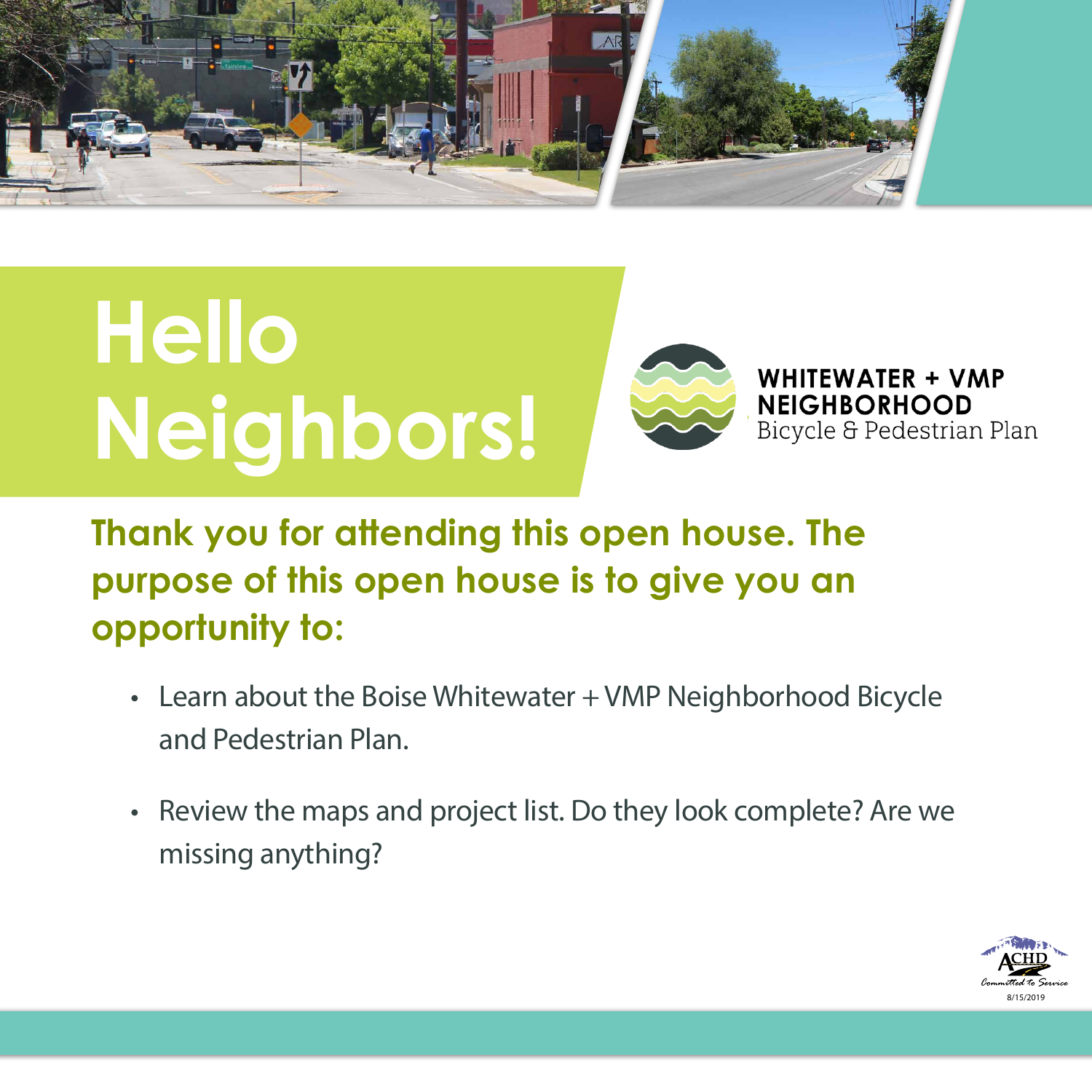

• OCTOBER - DECEMBER Review existing conditions

\*PUBLIC **INVOLVEMENT OPPORTUNITY** 



### 2019

- JUNE Determine needs and priorities based on community input.\*
- JULY Identify projects for further review
- AUGUST Develop draft plan for review & comment\* We are here!
- FALL Take final draft plan to ACHD Commission for adoption.\*



## **Plan Schedule**

## 2018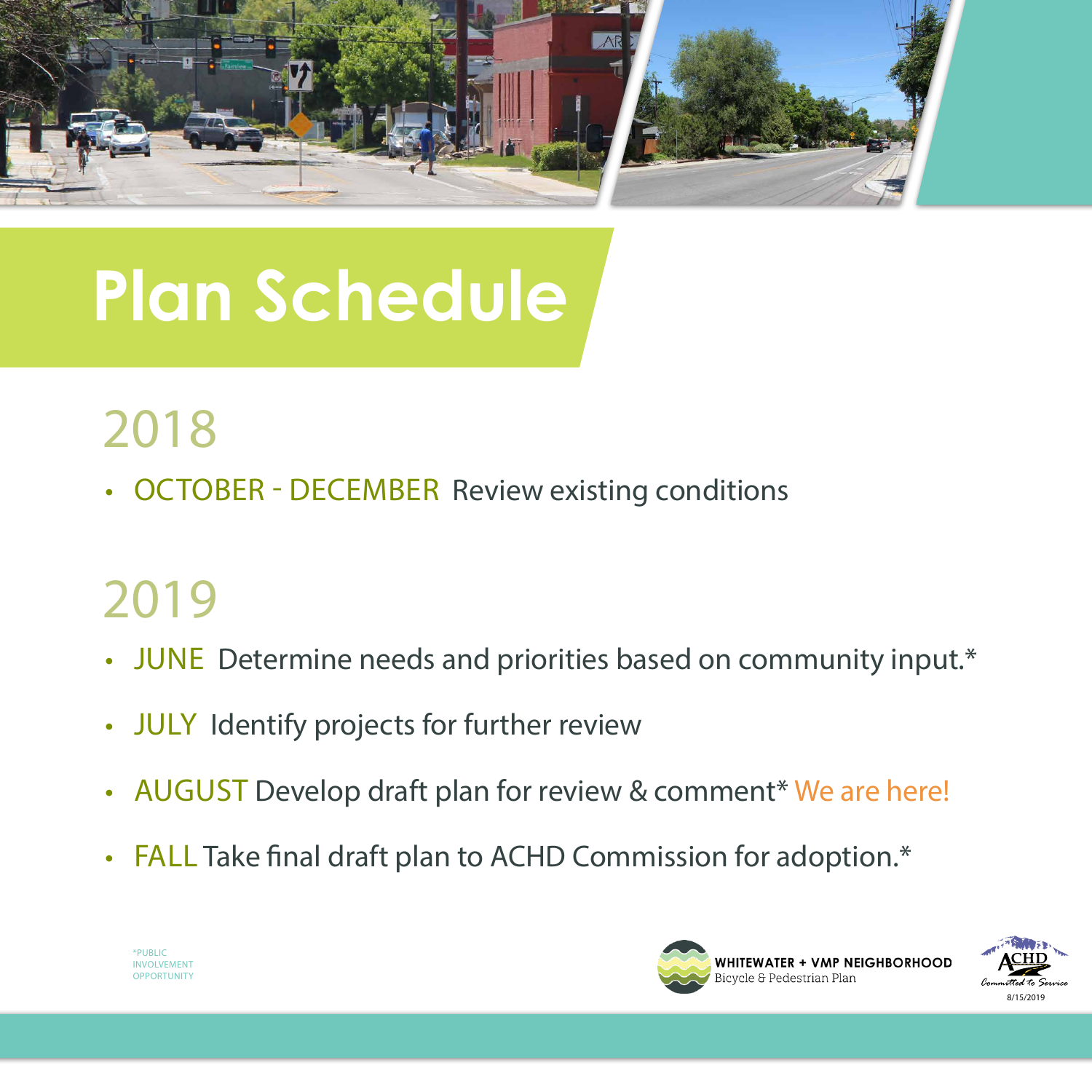

## **Who Pays for Projects?**

- ACHD's Community Program funds approximately \$6-8 million sidewalk and bicycle projects a year from:
	- ACHD's general fund
	- Vehicle registration fees
- Federal, state and city grants are also sometimes available for funding.



## **When will projects be built?**

Several factors, including location, development activity, cost, and complexity are evaluated prior to programming projects for construction. The Integrated Five-Year Work Program\* is updated annually to add new projects to ACHD's schedule and budget.

Projects generally do not require additional financial contribution from the neighborhood.



\*The Integrated Five-Year Work Program sets forth the strategies, projects, and priorities which ACHD will pursue over the next 5 years. Identified projects cycle through the program over the course of several years.